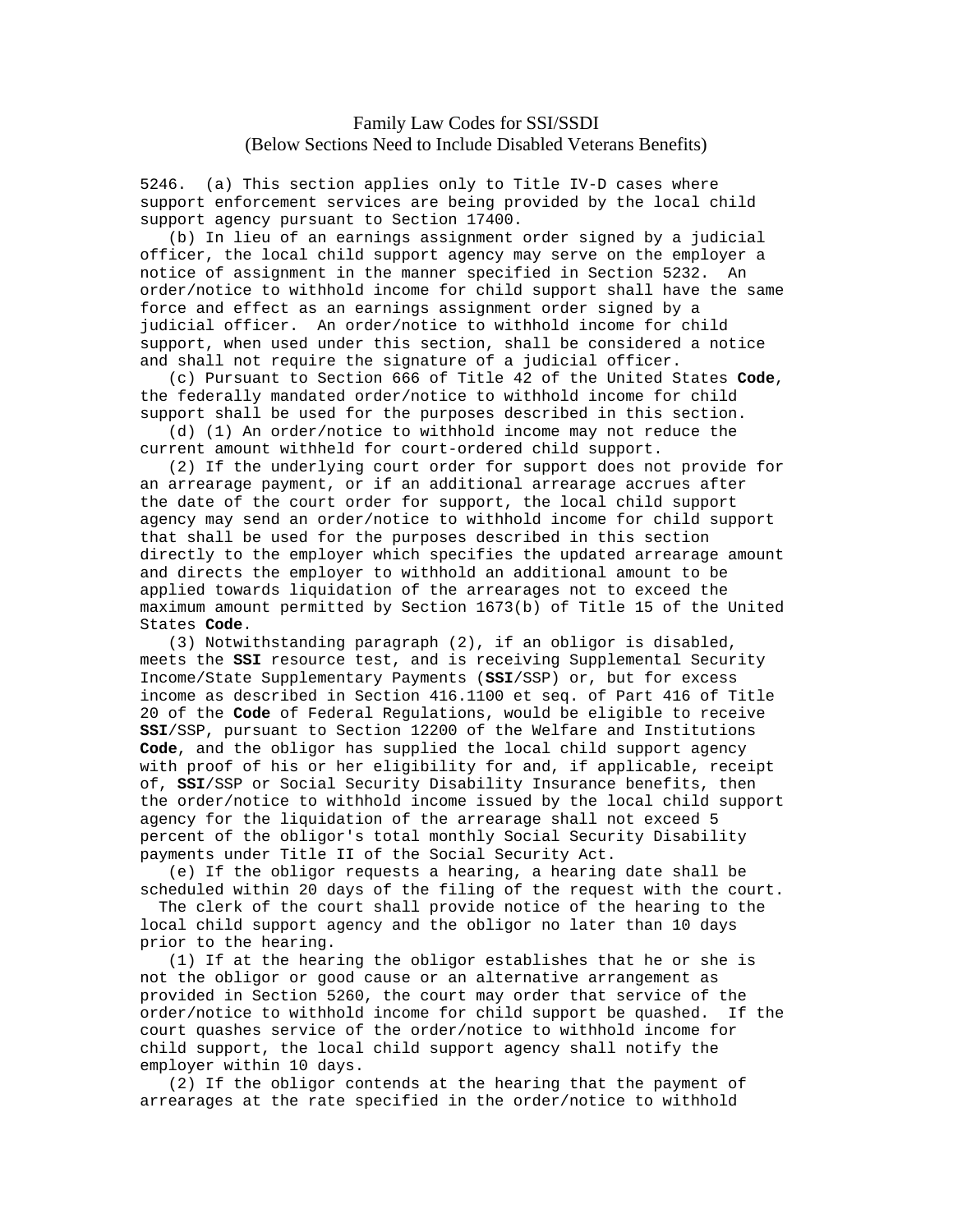income for child support is excessive or that the total arrearages owing is incorrect, and if it is determined that payment of the arrearages at the rate specified in this section creates an undue hardship upon the obligor or that the withholding would exceed the maximum amount permitted by Section 1673(b) of Title 15 of the United States **Code** Annotated, the rate at which the arrearages must be paid shall be reduced to a rate that is fair and reasonable considering the circumstances of the parties and the best interest of the child. If it is determined at a hearing that the total amount of arrearages calculated is erroneous, the court shall modify the amount calculated to the correct amount. If the court modifies the total amount of arrearages owed or reduces the monthly payment due on the arrearages, the local child support agency shall serve the employer with an amended order/notice to withhold income for child support within 10 days.

 (f) If an obligor's current support obligation has terminated by operation of law, the local child support agency may serve an order/notice to withhold income for child support on the employer which directs the employer to continue withholding from the obligor's earnings an amount to be applied towards liquidation of the arrearages, not to exceed the maximum amount permitted by Section 1673(b) of Title 15 of the United States **Code**, until such time that the employer is notified by the local child support agency that the arrearages have been paid in full. The employer shall provide the obligor with a copy of the order/notice to withhold income for child support and a blank form that the obligor may file with the court to request a hearing to modify or quash the assignment with instructions on how to file the form and obtain a hearing date. The obligor shall be entitled to the same rights to a hearing as specified in subdivision (e).

 (g) The local child support agency shall retain a copy of the order/notice to withhold income for child support and shall file a copy with the court whenever a hearing concerning the order/notice to withhold income for child support is requested.

 (h) The local child support agency may transmit an order/notice to withhold income for child support and other forms required by this section to the employer through electronic means.

17400.5. If an obligor has an ongoing child support order being enforced by a local child support agency pursuant to Title IV-D of the Social Security Act and the obligor is disabled, meets the **SSI** resource test, and is receiving Supplemental Security Income/State Supplemental Payments (**SSI**/SSP) or, but for excess income as described in Section 416.1100 et seq. of Part 416 of Title 20 of the **Code** of Federal Regulations, would be eligible to receive as **SSI**/SSP, pursuant to Section 12200 of the Welfare and Institutions **Code**, and the obligor has supplied the local child support agency with proof of his or her eligibility for, and, if applicable, receipt of, **SSI**/SSP or Social Security Disability Insurance benefits, then the local child support agency shall prepare and file a motion to modify the support obligation within 30 days of receipt of verification from the noncustodial parent or any other source of the receipt of **SSI**/SSP or Social Security Disability Insurance benefits. The local child support agency shall serve the motion on both the noncustodial parent and custodial person and any modification of the support order entered pursuant to the motion shall be effective as provided in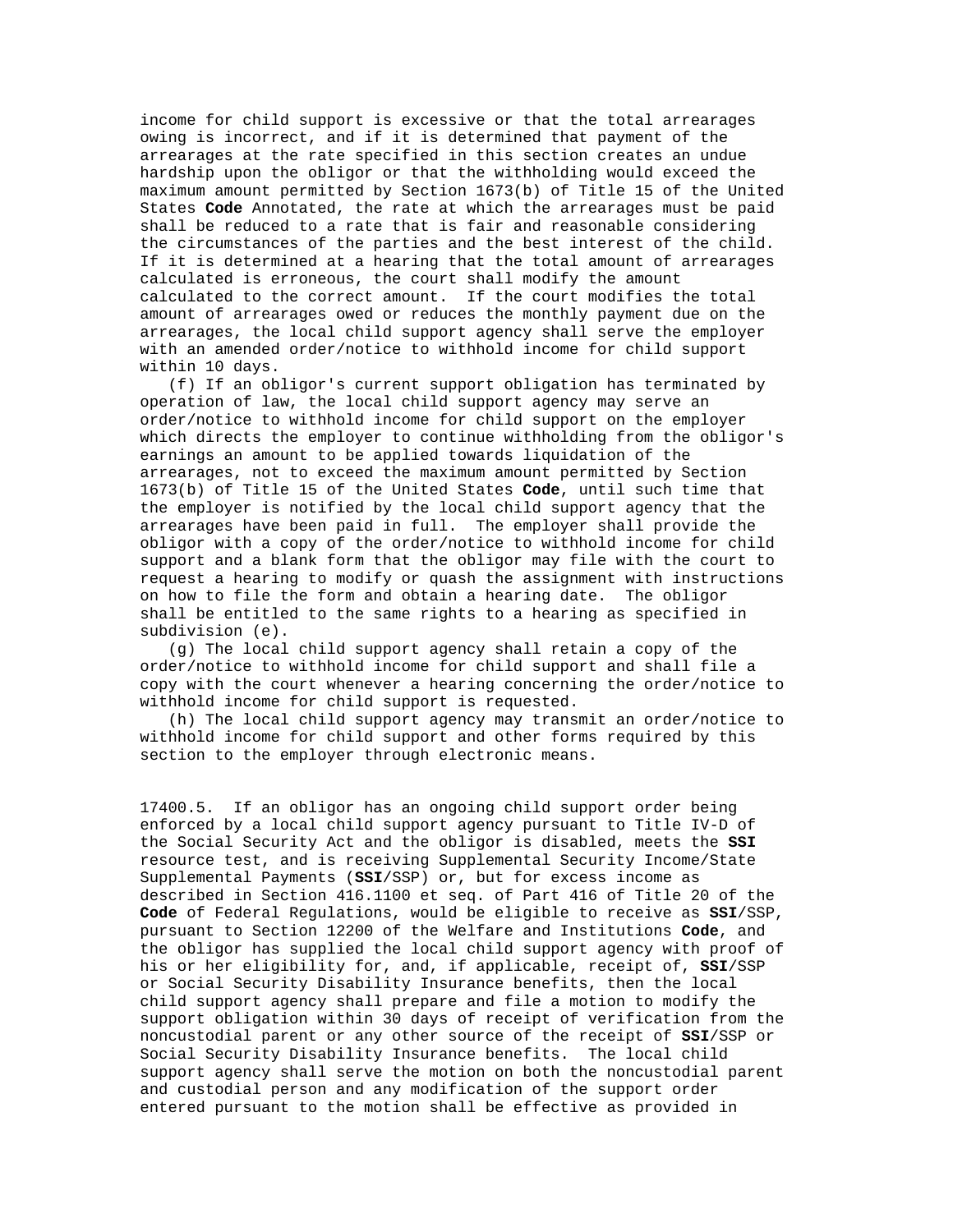Section 3653 of the **Family Code**.

17450. (a) For purposes of this article:

 (1) "Child support delinquency" means a delinquency defined in subdivision (c) of Section 17500.

(2) "Earnings" shall include the items described in Section 5206.

 (b) (1) When a delinquency is submitted to the department pursuant to subdivision (c) of Section 17500, the amount of the child support delinquency shall be collected by the department in any manner authorized under state or federal law.

 (2) Any compensation, fee, commission, expense, or any other fee for service incurred by the department in the collection of a child support delinquency authorized under this article shall not be an obligation of, or collected from, the obligated parent.

 (c) (1) The department may return or allow a local child support agency to retain a child support delinquency for a specified purpose for collection where the department determines that the return or retention of the delinquency for the purpose so specified will enhance the collectibility of the delinquency. The department shall establish a process whereby a local child support agency may request and shall be allowed to withdraw, rescind, or otherwise recall the submittal of an account that has been submitted.

 (2) If an obligor is disabled, meets the federal Supplemental Security Income resource test, and is receiving Supplemental Security Income/State Supplementary Payments (**SSI**/SSP), or, but for excess income as described in Section 416.1100 and following of Part 416 of Title 20 of the **Code** of Federal Regulations, would be eligible to receive as **SSI**/SSP, pursuant to Section 12200 of the Welfare and Institutions **Code**, and the obligor has supplied the local child support agency with proof of his or her eligibility for, and, if applicable, receipt of, **SSI**/SSP or Social Security Disability Insurance benefits, then the child support delinquency shall not be referred to the department for collection, and, if referred, shall be withdrawn, rescinded, or otherwise recalled from the department by the local child support agency. The department shall not take any collection action, or if the local child support agency has already taken collection action, shall cease collection actions in the case of a disabled obligor when the delinquency is withdrawn, rescinded, or otherwise recalled by the local child support agency in accordance with the process established as described in paragraph (1).

 (d) It is the intent of the Legislature that when the California Child Support Automation System (CCSAS) is fully operational, any statutes that should be modified based upon the status of the system shall be revised. During the development and implementation of CCSAS, the department, as the Title IV-D agency, may, through appropriate interagency agreement, delegate any and all of the functions or procedures specified in this article to the Franchise Tax Board. The Franchise Tax Board shall perform those functions or procedures as specified in Sections 19271 to 19275, inclusive, of the Revenue and Taxation **Code** until such time as the director, by letter to the executive officer of the Franchise Tax Board, revokes such delegation of Title IV-D functions. Sections 19271 to 19275, inclusive, of the Revenue and Taxation **Code** shall be effective for these purposes until the revocation of delegation to the Franchise Tax Board.